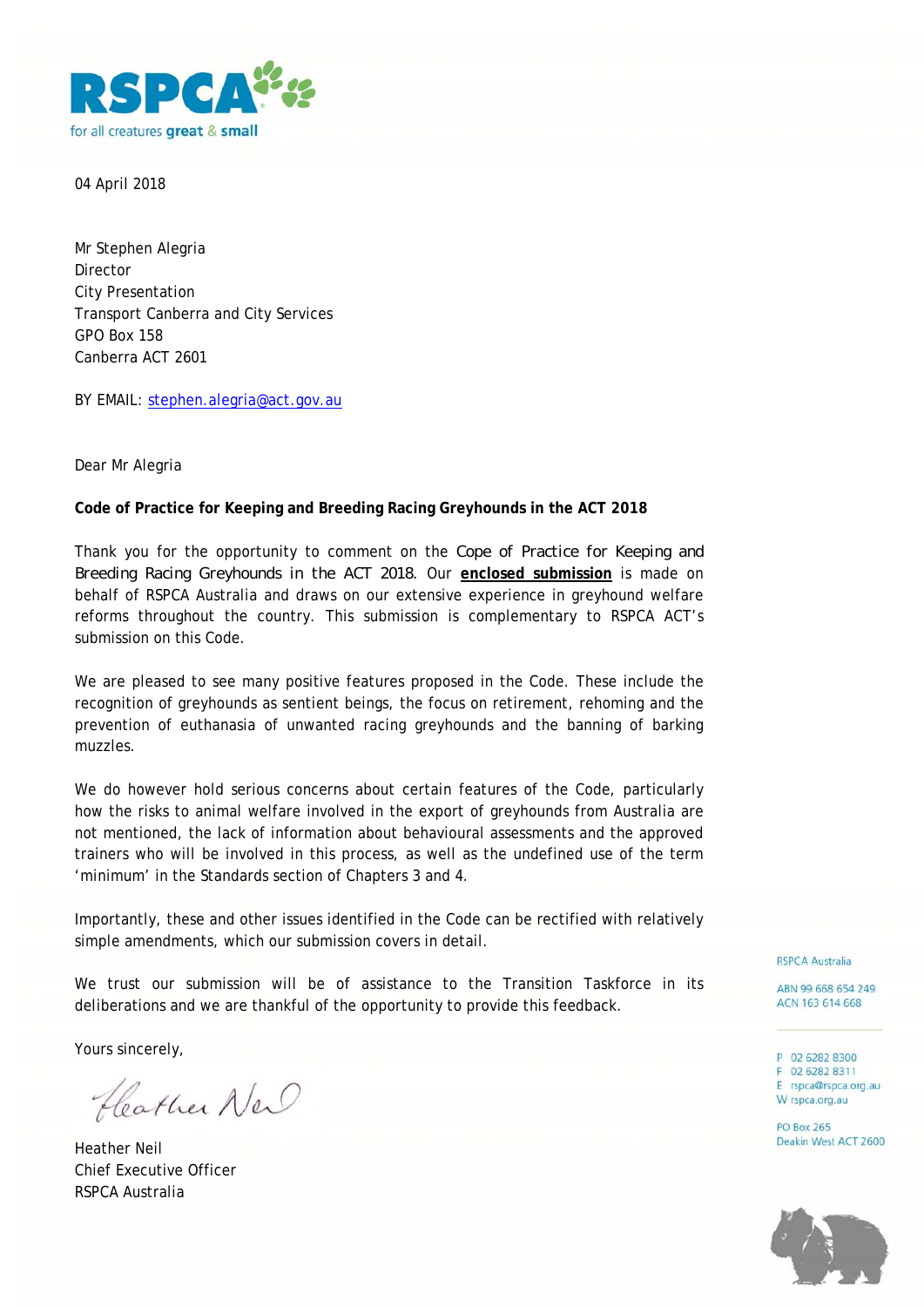

# **General comments**

On Page 2 of the document, in the Contents chapter, there is reference to a section titled 'Greyhounds intended for export' which does not appear in the text of the document. RSPCA Australia does not support the export of greyhounds from Australia because of the significant risks for poor animal welfare outcomes. A lack of formal tracking system for dogs exported to other countries means the fate of Australian greyhounds is currently unknown.

As the overall objective of the Code of Practice for Keeping and Breeding Racing Greyhounds in the ACT 2018 is to ensure that "racing greyhounds that are kept in the ACT are provided with care that maximises their long term health and well-being; and protected from pain, distress, danger, illness and injury", RSPCA Australia believes the Code should not allow for the export of greyhounds from the ACT.

RSPCA Australia believes it would be prudent to develop an information sheet or simple summary for greyhound trainers which outlines their legal obligations, to encourage compliance with the Code.

#### **Introduction**

RSPCA Australia is supportive of the inclusion of the statement "any greyhound in the ACT that is over the age of six months is presumed to be a racing greyhound, unless the registered owner of the greyhound declares to the Registrar of Domestic Animals that the greyhound will not be involved in racing", however we think it is important this statement is supported by an education and public awareness campaign to ensure unwitting dog owners are not caught out by this new requirement.

Suggest including 'are' before "…protected from pain, distress, danger"

It is positive to see the recognition of animals as sentient beings in this Code, as it establishes the basis for the duty of care towards animals undertaken by carers.

#### **Legal obligations specific to racing greyhounds in the ACT**

RSPCA Australia notes the requirement to "notify the Registrar of Domestic Animals the details of any greyhound litters within seven days of their birth". This is an important factor in securing the welfare of very young greyhounds, however it could be difficult to regulate. We suggest requesting additional information when registering racing greyhounds at 6 months of age to include details of the greyhound's parentage, allowing trace back of litters.

It is not clear if the holder of a 'racing greyhound controller licence' is different from a 'keeper of racing greyhounds' or a 'registered keeper'. If there is a difference, this should be further defined and clarified. If not, consideration should be given to the consolidation of these two terms.

#### **1. Nutrition**

Suggest change Standard 2 which states "Food must be canine appropriate and of sufficient quantity and quality to meet the daily requirements for the condition, age and size of the greyhound" to 'Food must be a scientifically validated and nutritionally complete diet in a quantity which results in ideal body condition for the age and size of the greyhound'.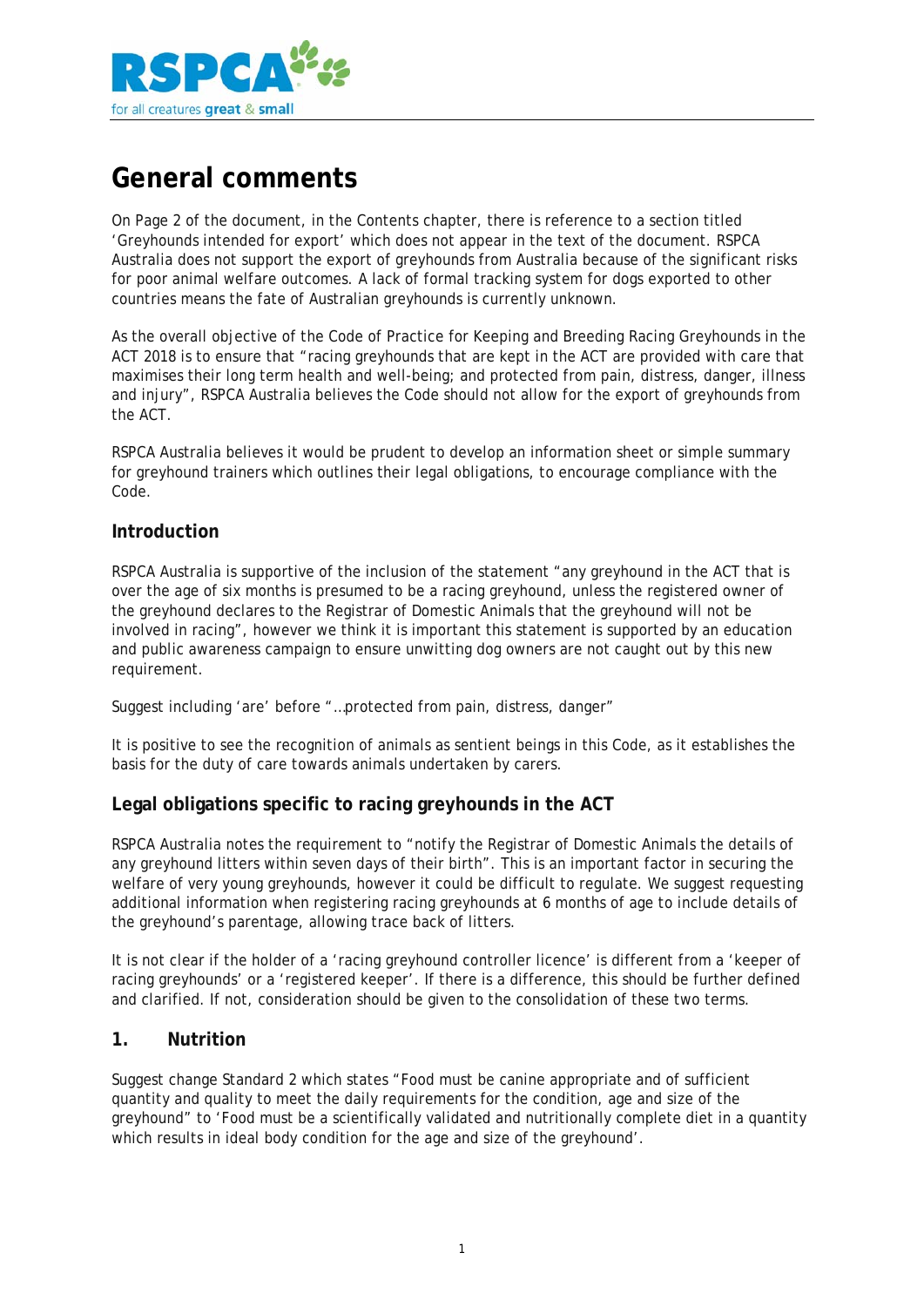## **2. Health management**

RSPCA Australia commends the stringent health requirements outlined in this chapter, including the need for worming and flea preventatives to be "safe and proven effective". However we strongly recommend moving the following line "Dogs with clinical dental disease as diagnosed by a veterinary surgeon during a general health check should receive dental treatment as directed by the veterinary surgeon" in the Additional Information to the Standards to ensure it is compulsory.

This is because dental disease is painful and detrimental to the long term health and welfare of greyhounds. Additionally, it might be seen as a breach of the primary legislation, the AW Act which states "A person in charge of an animal commits an offence if the person fails to take reasonable steps to provide the animal with appropriate… treatment for illness, disease, and injury".

## **3. Housing and environment**

RSPCA Australia recommends increasing the minimum enclosure size for singly house greyhounds, for example a provision of  $10m^2$  for a singly housed greyhound. We also recommend providing a minimum enclosure size for group housed greyhounds in the Standards, such as "The minimum enclosure size for a single adult greyhound is  $10m^2$ , with a minimum width of 1.5m. If greyhounds are housed in pairs, the minimum enclosure size is  $20m^2$ , with a minimum width of  $2m$ ."

The statement in Point 3 of the 'Space Requirements' that "…it must have sufficient time and space outside this enclosure" requires further clarification. Although extra detail is provided in the 'Additional information' section, as this section is not mandatory, it is important to either define or clarify the word 'sufficient' to ensure greyhounds receive appropriate amounts of time outside of their kennels each day.

RSPCA Australia feels it is important to include requirements for bedding in the standards. Suggest rephrasing Point 9 to "Sleeping areas must include a raised bed or wooden pallet so that the dog is not forced to sleep on concrete or the ground. Bedding material in sufficient volumes should be provided to ensure thermal and musculoskeletal comfort."

In Point 17, we suggest after "…must be housed" to include 'apart from other adult greyhounds'.

The statement in Additional information which reads "Pens and kennels should be cleaned out at least once per day, or more often as required, by hosing or other appropriate means" is strongly recommended to be moved into the Standards section, as keeping kennels clean is a minimum requirement and important for the ongoing health of greyhounds.

In Additional information before "…disease or internal parasite infection" suggest adding 'and'.

The inclusion of a reference to "…the establishment's health management plan" in the Additional information section is confusing, as this is the first reference to this document in the plan and no further detail is provided on the document in the plan. Suggest removing reference if this is not a mandatory requirement.

## **4. Exercise, socialisation and enrichment**

The use of the term "minimum amount" in the Standards when describing exercise, socialisation and enrichment requirements is not appropriate, as it is too ambiguous and would facilitate substandard provision of these requirements. We suggest changing the wording of this Standard to along the lines of "Greyhounds must be provided with sufficient daily exercise, socialisation and enrichment to provide optimal physical and mental health", or alternatively provide minimum levels of each requirement in descriptive terms, for example "30 minutes of exercise daily".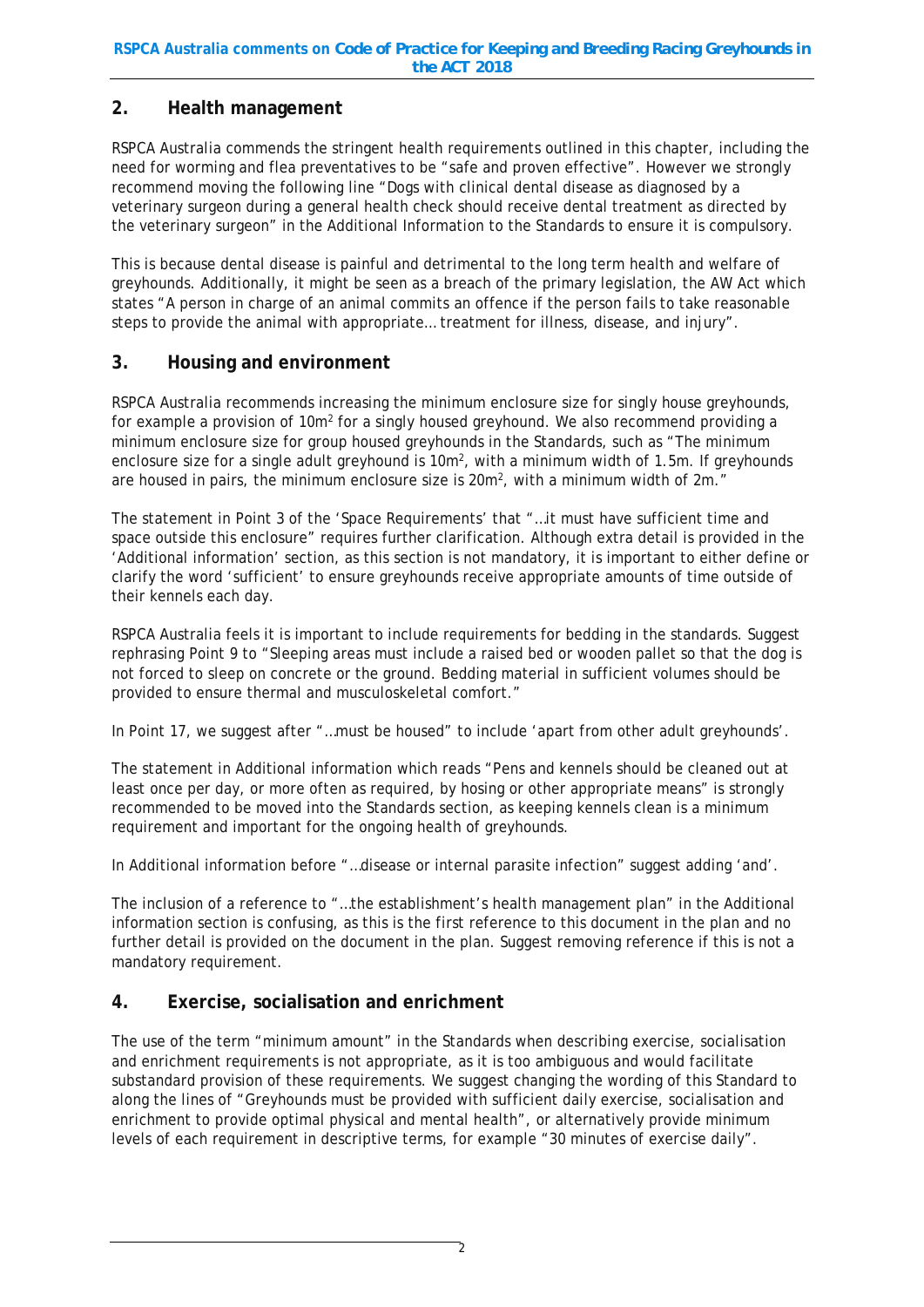## **5. Breeding**

Suggest inserting 'second-degree relationships such as' after "…mother-son, brother-sister or" to appropriately describe grandfather-granddaughter relationships.

Suggest changing "time" to 'times' after "…service more than 14" in the Additional information section.

Suggest changing "15m2" to '15m<sup>2</sup>' after "...should be no less than" in the Additional information section.

Suggest changing "32oC" to '32°C' after "...an ambient temperature of" in the Additional information section.

#### **6. Education and training**

RSPCA Australia commends the effective banning of barking muzzles. These muzzles are cruel and prohibit an animal from drinking and panting, as well as frustrating a natural urge (e.g. barking) without solving the underlying cause (e.g. inadequate enrichment).

Suggest changing "pre-education" in the Additional information section to 'pre-training' to provide consistent terminology in this chapter.

#### **7. Transport**

As mentioned in the General Comments segment of this submission, RSPCA Australia objects to the export of greyhounds from Australia for purposes other than to be kept as a pet. Suggest adding a line in the Additional information section which states 'The export of greyhounds to countries with poor or non-existent animal welfare laws should not occur' after "…relating to the export of greyhounds."

## **8. Temporary suspension of participation in racing**

No additional comments on this chapter.

## **9. Preparation for retirement and re-homing**

RSPCA Australia is strongly supportive of the inclusion of this chapter in the Code, as it is an essential component of preventing the euthanasia of unwanted greyhounds. However, RSPCA Australia feels that this chapter requires more information and guidance to greyhound owners to prevent the euthanasia of unwanted greyhounds.

Firstly, the statement in the Standards that a seven-week preparation program must be undertaken "…unless a behavioural assessment by a trainer approved by the Register [sic] of Domestic Animals advises otherwise" requires clarification. What does the behavioural assessment contain? How do approved trainers receive their accreditation? Who will be these approved trainers and how will they be delivering these behavioural assessments? It is vitally important to get any behavioural assessment process correct, as dogs entering RSPCA shelters in Australia are euthanased for behavioural reasons more often than any other<sup>1</sup>. This process requires significant consideration prior to implementation, and we strongly recommend TCCS works closely with RSPCA ACT in this area, as RSPCA ACT have extensive experience behaviourally assessing dogs prior to adoption.

Additionally, RSPCA Australia would like more information on the process which leads to the "health and temperament of the greyhound have been assessed as suitable for rehoming". Is a veterinarian undertaking the health assessment prior to rehoming? Does a veterinarian prepare a "health and management statement" as outlined in the Standards? If so, this requires detailing.

Suggest changing "Register" to 'Registrar' after "…approved by the" in the Standards.